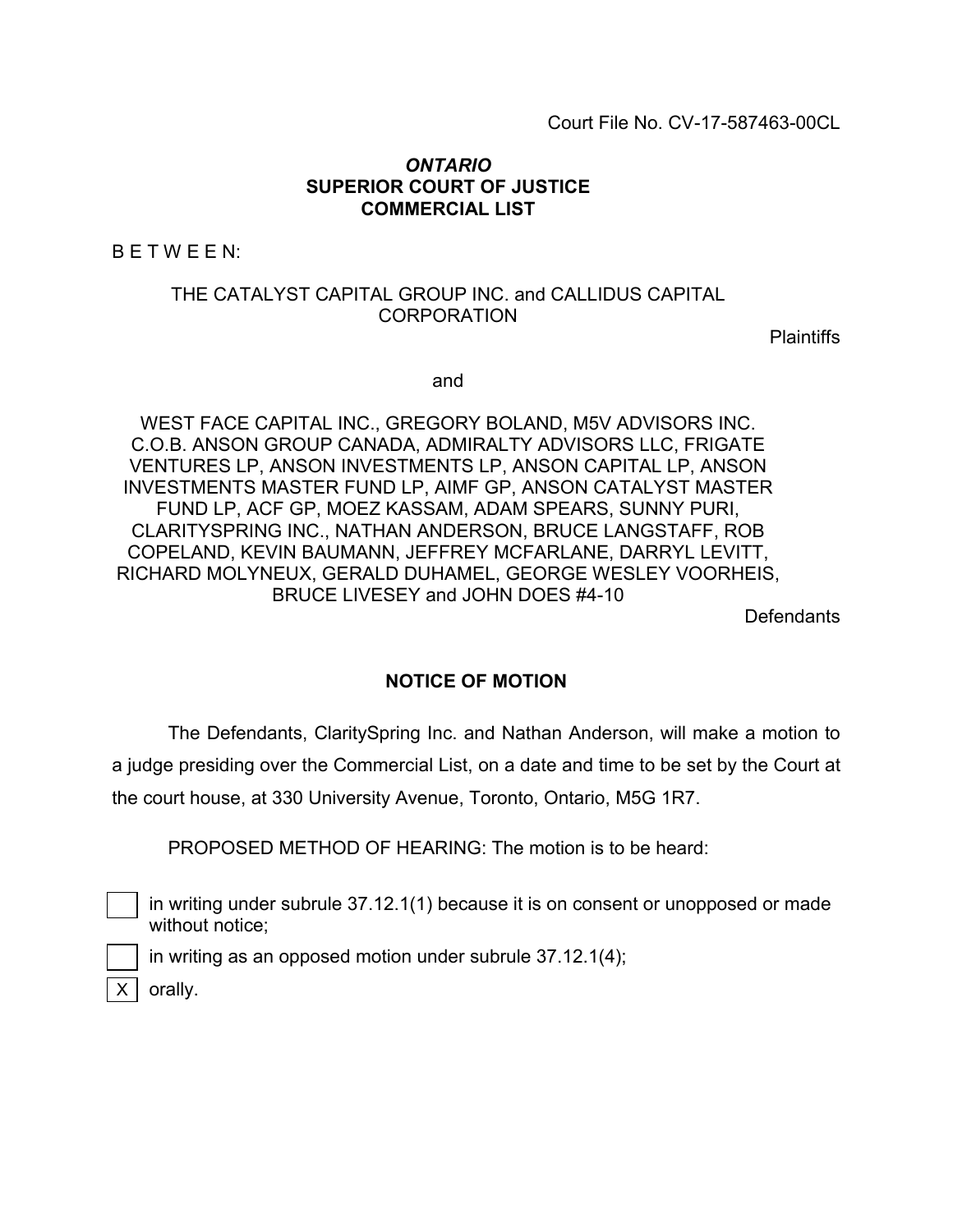THE MOTION IS FOR:

- (a) An Order dismissing the proceeding brought by the Plaintiffs as against the Defendants, ClaritySpring Inc. and Nathan Anderson, in accordance with section 137.1(3) of the *Courts of Justice Act*;
- (b) The costs of this proceeding on a full indemnity basis, in accordance with section 137.1(7) of the *Courts of Justice Act*; and
- (c) Such further and other relief as this Honourable Court may deem just.

# THE GROUNDS FOR THE MOTION ARE:

# The Parties

- (a) The Defendant, ClaritySpring Inc. ("ClaritySpring"), is a hedge fund research company and a professional whistleblower. It has completed over a dozen whistleblower cases, several of which have successfully attracted the attention of securities regulators.
- (b) The Defendant, Nathan Anderson, is the co-founder and Chief Executive Officer of ClaritySpring.
- (c) The Plaintiffs, The Catalyst Capital Group Inc. ("Catalyst") and Callidus Capital Corporation ("Callidus"), are related corporations controlled by Newton Glassman ("Glassman"), that are in the business of making investments in distressed and undervalued Canadian situations in return for control, including the provision capital on a bridge basis to companies that cannot access traditional lending sources.

# The Whistleblower Submissions

(d) In 2016, Anderson learned of information suggesting that Catalyst and/or Callidus were engaging in deceptive lending practices.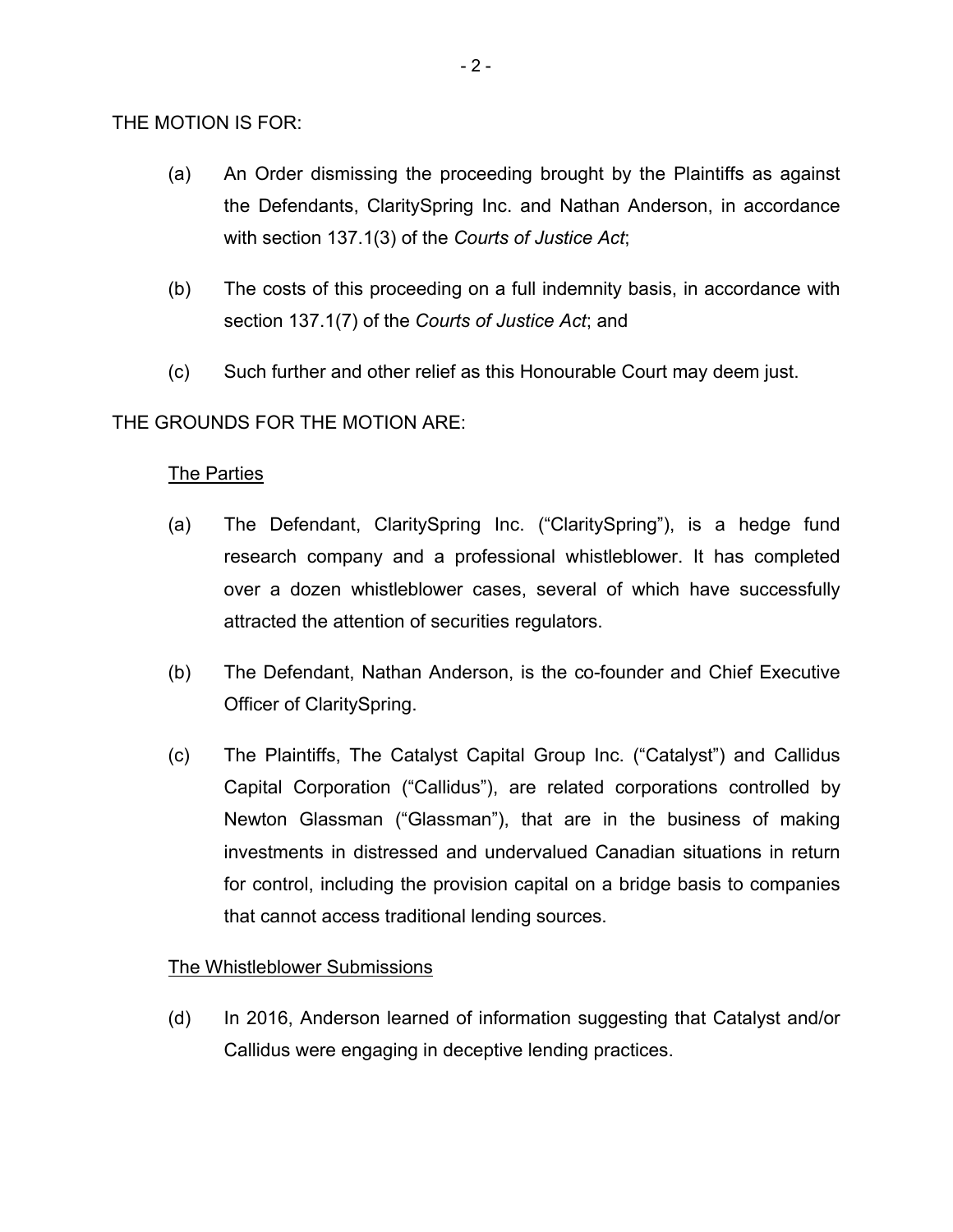- (e) Anderson subsequently began an intensive, independent investigation into the business and accounting practices of Catalyst and Callidus. His sources of information included, among other things:
	- (i) Bankruptcy, receivership, and court documents;
	- (ii) *Personal Property Security Act* and *Uniform Commercial Code* lien filings;
	- (iii) Discussions with numerous individuals, including former employees of Catalyst and Callidus, Catalyst investors, Catalyst counterparties, and members of Canada's financial services sector with knowledge of Catalyst, Glassman and other principals of Glassman-controlled entities;
	- (iv) Internet search results; and
	- (v) Financial disclosures and other public filings of Callidus and other relevant companies.
- (f) As a result of his research, Anderson formed the view that Catalyst and Callidus were engaging in a scheme to artificially inflate the value of their assets.
- (g) Anderson prepared two whistleblower submissions, which were submitted by ClaritySpring to the Ontario Securities Commission ("OSC") in May 2017 (the "Whistleblower Submissions"). The submissions were extensively cited to documents and reports that Anderson had reviewed in his research.
- (h) Versions of the Whistleblower Submissions were also delivered to the United States Securities and Exchange Commission.
- (i) The Whistleblower Submissions were submitted in furtherance of Anderson and ClaritySpring's specific interest, as professional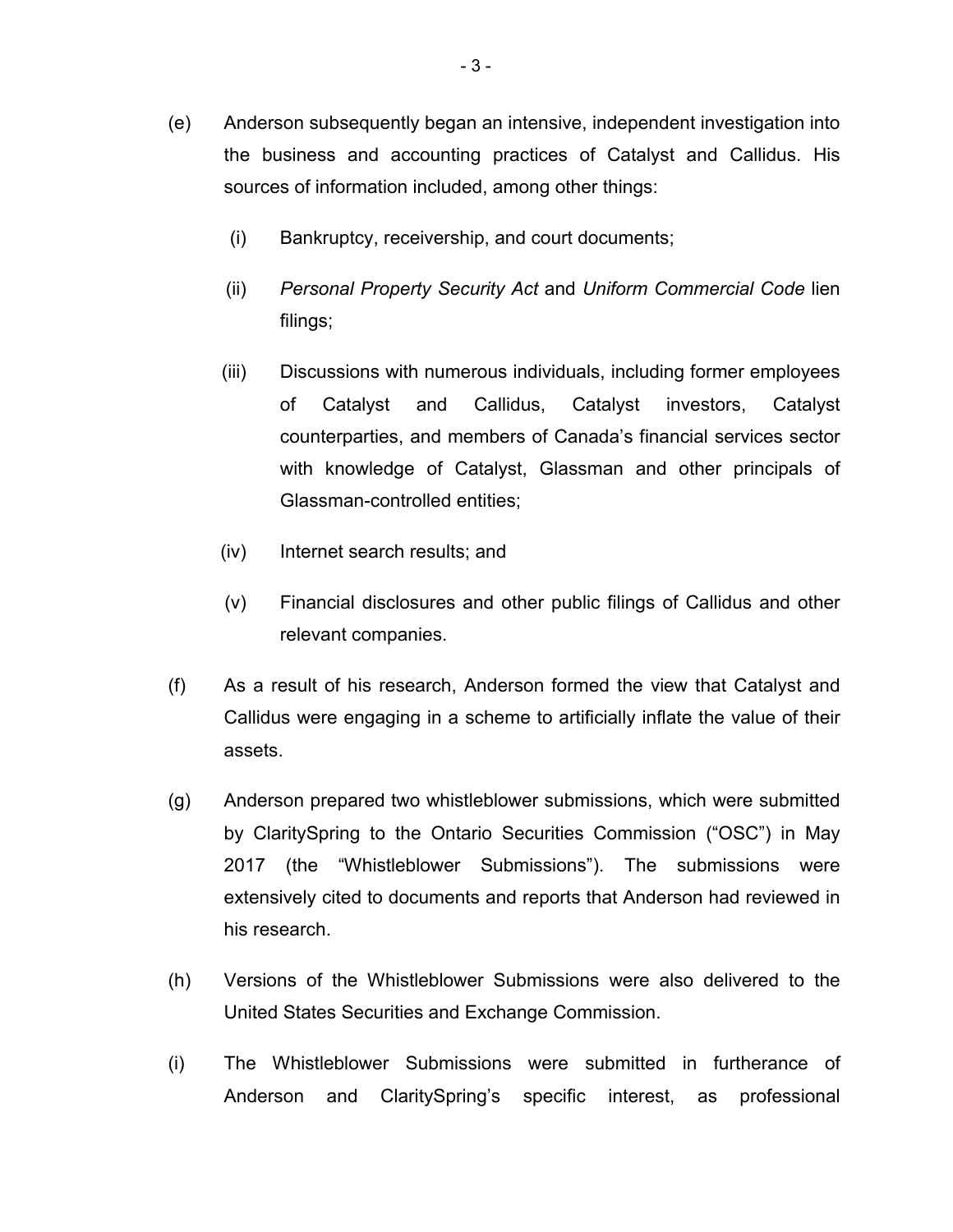whistleblowers, in bringing to light fraudulent practices by members of the investment industry.

# Communication with Investigative Journalists

- (j) As part of ClaritySpring's whistleblower work, Anderson often communicated with members of the media.
- (k) In early 2017, Anderson communicated with several investigative journalists that he understood were in the process of, or might be interested in, reporting on Catalyst and/or Callidus and the information Anderson had obtained.
- (l) An article on Catalyst was ultimately published in the Wall Street Journal on or about August 9, 2017. Anderson was nothing more than a source in respect of that article.

# The Nature of this Proceeding

- (m) On November 7, 2017, the Plaintiffs commenced this action against Anderson, ClaritySpring and others. As against Anderson and ClaritySpring, the Plaintiffs seek damages arising from or related to the submission of the Whistleblower Submissions, and related communications with investigative journalists, for:
	- (i) defamation;
	- (ii) civil conspiracy;
	- (iii) intentional interference with economic relations;
	- (iv) injurious falsehood; and
	- (v) breach of the *Securities Act*.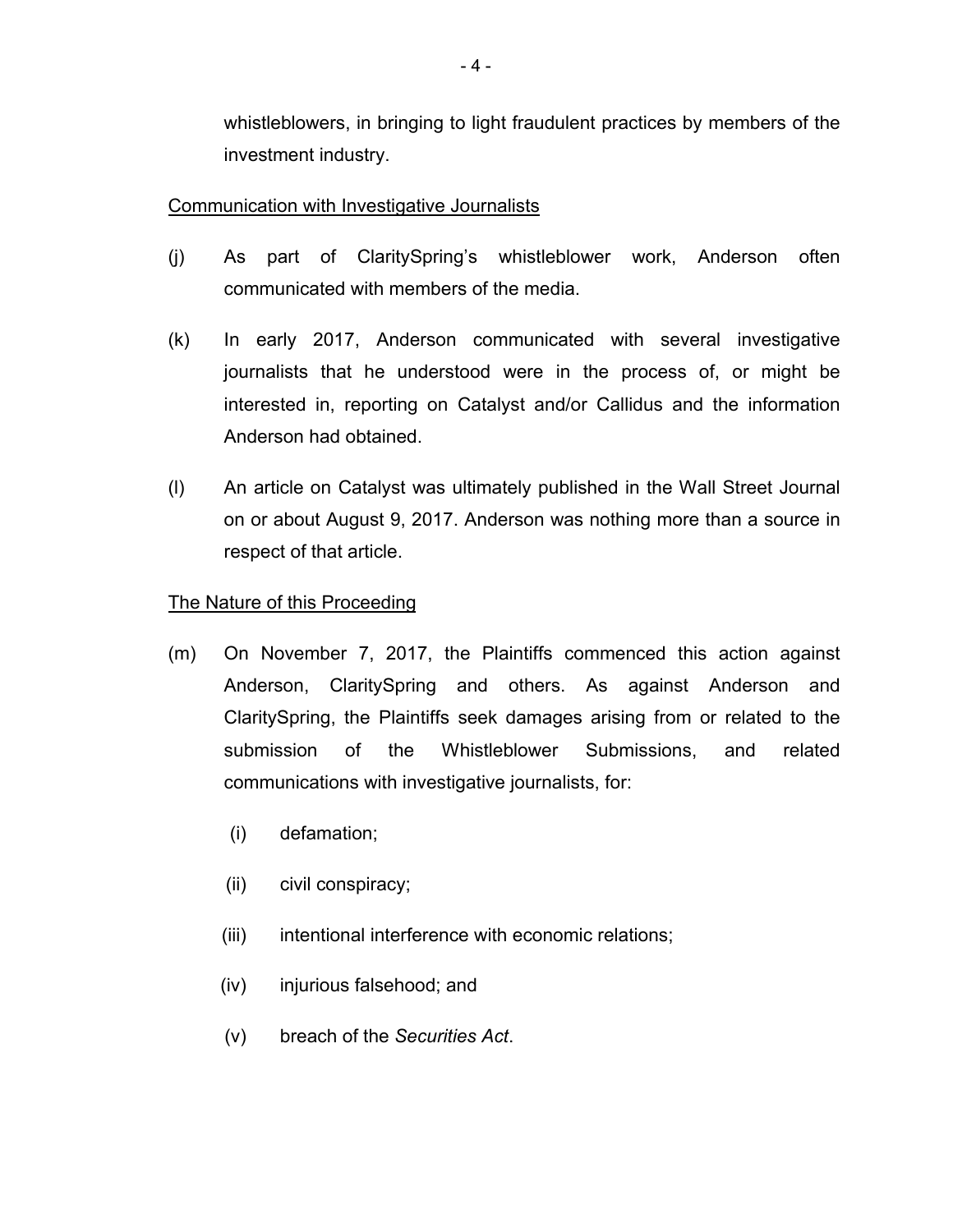#### This Proceeding is a SLAPP

- (n) This action constitutes and is being pursued as a strategic lawsuit against public participation (a "SLAPP"). The action arises from expressions made by Anderson – namely, two whistleblower submissions submitted to the OSC and related communications with investigative journalists – and is designed primarily to discourage public discourse on matters of public interest, and in particular:
	- (i) to discourage the investigation of suspected securities fraud; and
	- (ii) to discourage individuals from making whistleblower complaints to the OSC and other securities regulators where they honestly and reasonably believe that a regulated entity is engaging in fraudulent activity in the capital markets.
- (o) The core allegations in the action that ClaritySpring and Anderson acted in furtherance of a "conspiracy" with and among the Defendants, against the Plaintiffs, simply by preparing and submitting research-backed whistleblower reports and discussing that research with members of the media, is baseless and demonstrates the nature and purpose of this action as a SLAPP.
- (p) This action is designed to reinforce the Plaintiffs' reputation for engaging in aggressive litigation, as a means to discourage individuals from investigating the Plaintiffs' business and accounting practices.
- (q) The action does not have substantial merit.
- (r) ClaritySpring and Anderson have valid defences to the action.
- (s) The harm likely to be or have been suffered by the Plaintiffs as a result of ClaritySpring and Anderson's expression is not sufficiently serious that the public interest in permitting the action to continue outweighs the public interest in protecting ClaritySpring and Anderson's expression.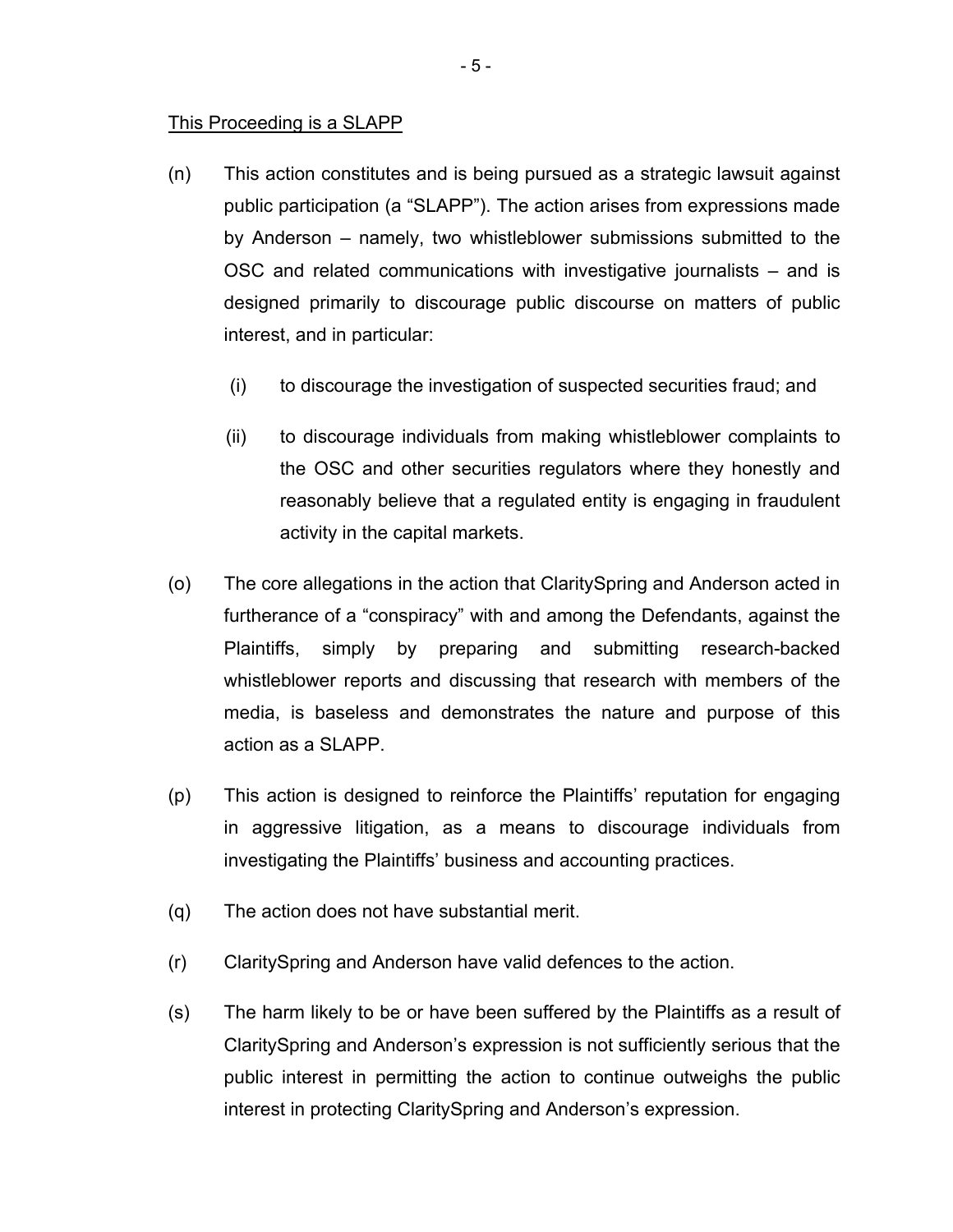- (t) Section 137.1 of the *Courts of Justice Act*, RSO 1990, c C.43.
- (u) Such further and other grounds as counsel may advise.

THE FOLLOWING DOCUMENTARY EVIDENCE will be used at the hearing of the motion:

- (a) The Affidavit of Nathan Anderson, to be sworn; and
- (b) Such further and other evidence as counsel may advise and this Honourable Court may permit.

October 16, 2019 **LERNERS LLP**

130 Adelaide Street West, Suite 2400 Toronto, ON M5H 3P5

**Lucas E. Lung LSO#: 52595C** llung@lerners.ca Tel: 416.601.2673 / Fax: 416.601.4192

**Rebecca Shoom LSO#: 68578G** rshoom@lerners.ca Tel: 416.601.2382 / Fax: 416.601.4185

Lawyers for the Defendants, ClaritySpring Inc. and Nathan Anderson

TO: **GOWLING WLG (CANADA) LLP** 1 First Canadian Place 100 King Street West, Suite 1600 Toronto, ON M5X 1G5

> **John E. Callaghan LSO#: 29106K** john.callaghan@gowlingwlg.com

**Benjamin Na LSO#: 40958O** Benjamin.na@gowlingwlg.com

**Matthew Karabus LSO#: 61892D** matthew.karabus@gowlingwlg.com

Tel: 416.862.7525 Fax: 416.862.7661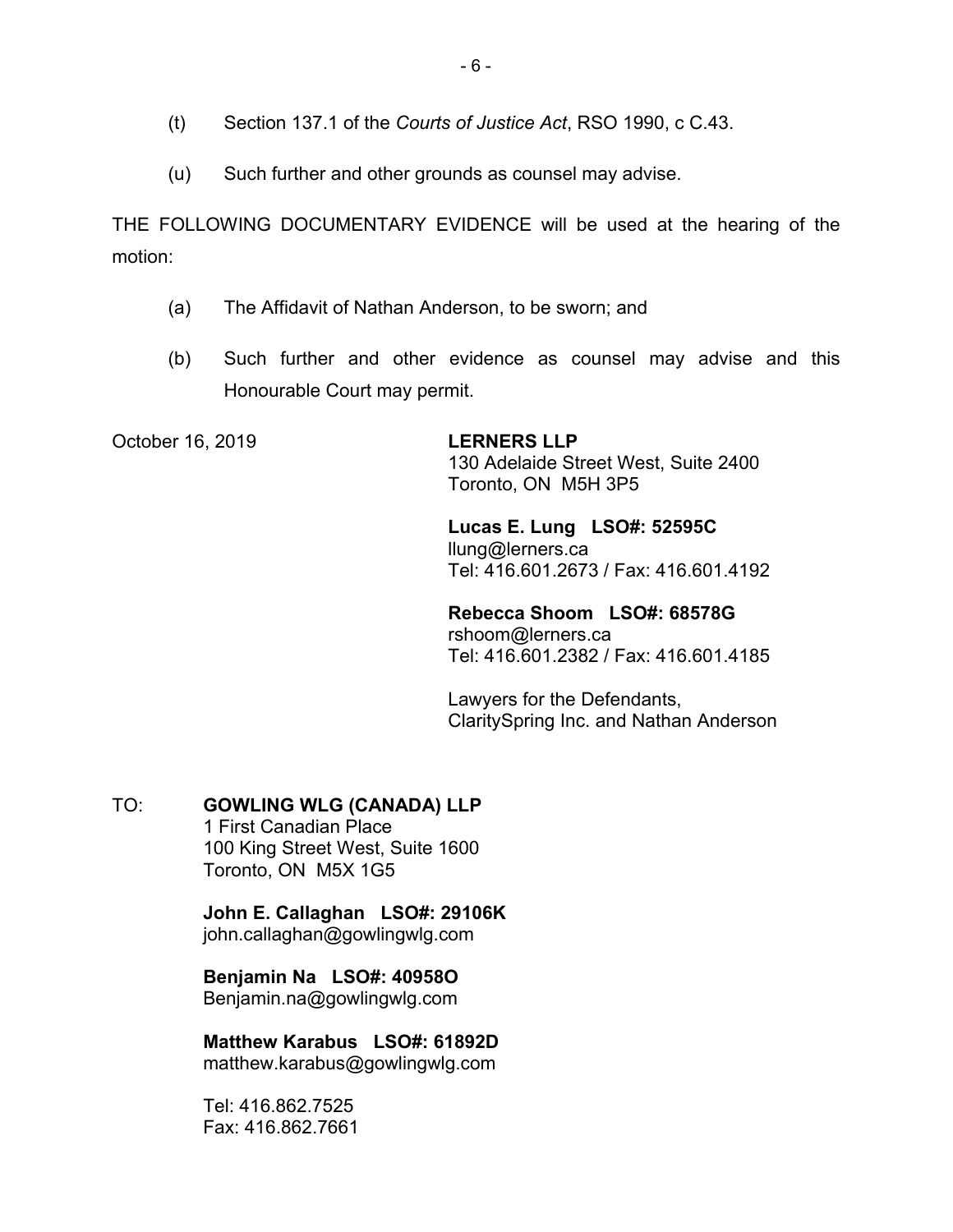# **MOORE BARRISTERS**

Barristers and Solicitors 393 University Avenue, Suite 1600 Toronto, ON M5G 1E6

#### **David C. Moore LSO#: 16996U**

david@moorebarristers.ca Tel: 416.581.1818, Ext. 222 / Fax: 416.581.1279

# **Kenneth G.G. Jones LSO#: 29918I**

kenjones@moorebarristers.ca Tel: 416.581.1818, Ext. 224 / Fax: 416.581.1279

Lawyers for the Plaintiffs/Defendants by Counterclaim, The Catalyst Capital Group Inc. and Callidus Capital Corporation and the Defendants to the Counterclaim, Newton Glassman, Gabriel De Alba and James Riley

# AND TO: **DAVIES WARD PHILLIPS & VINEBERG LLP**

155 Wellington Street West, 40<sup>th</sup> Floor Toronto, ON M5V 3J7

# **Kent Thomson LSO#: 24264J**

kthomson@dwpv.com Tel: 416.863.5566

## **Matthew Milne-Smith LSO#: 44266P**

mmilne-smith@dwpv.com Tel: 416.863.5595

#### **Andrew Carlson LSO#: 58850N**

acarlson@dwpv.com Tel: 416.367.7437

Tel: 416.863.0900 / Fax: 416.863.0871

Lawyers for the Defendants, Plaintiffs by Counterclaim, West Face Capital Inc. and Gregory Boland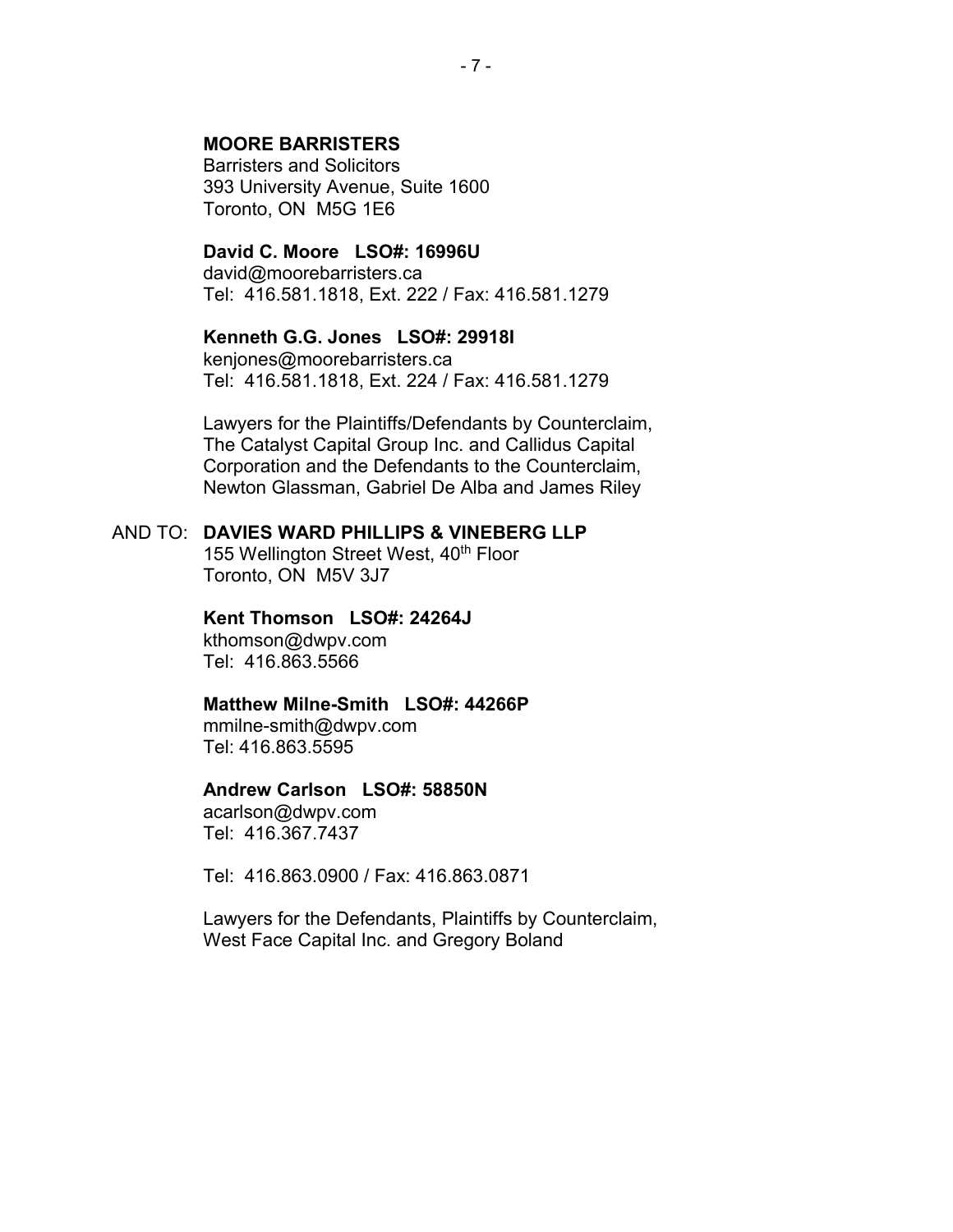## AND TO: **TORYS LLP**

Barristers and Solicitors 79 Wellington Street West, Suite 3000 Box 270, TD South Tower Toronto, ON M5K 1N2

#### **Linda M. Plumpton LSO#: 38400A**

lplumpton@torys.com Tel: 416.865.8193

#### **Andrew Bernstein LSO#: 42191F**

abernstein@torys.com Tel: 416.865.7678

#### **Stacey Reisman LSO#: 72184U**

sreisman@torys.com Tel: 416.865.7537 / Fax: 416.865.7380

Lawyers for the Defendants, M5V Advisors Inc. c.o.b. Anson Group Canada, Admiralty Advisors LLC, Frigate Ventures LP, Anson Investments LP, Anson Capital LP, Anson Investments Master Fund LP, AIMF GP, Anson Catalyst Master Fund LP, ACF GP, Moez Kassam, Adam Spears and Sunny Puri

# AND TO: **MILBURN & ASSOCIATES**

20 Toronto Street, Suite 860 Toronto, ON M5C 2B8

## **A. Jane Milburn LSO#: 39199U**

jmilburn@milburnlaw.ca Tel: 647.728.8081 / Fax: 647.689.2983

### **Devin M. Jarcaig LSO#: 62223U**

djarcaig@milburnlaw.ca Tel: 647.728.8083 / Fax: 647.689.2983

Lawyers for the Defendant, Bruce Langstaff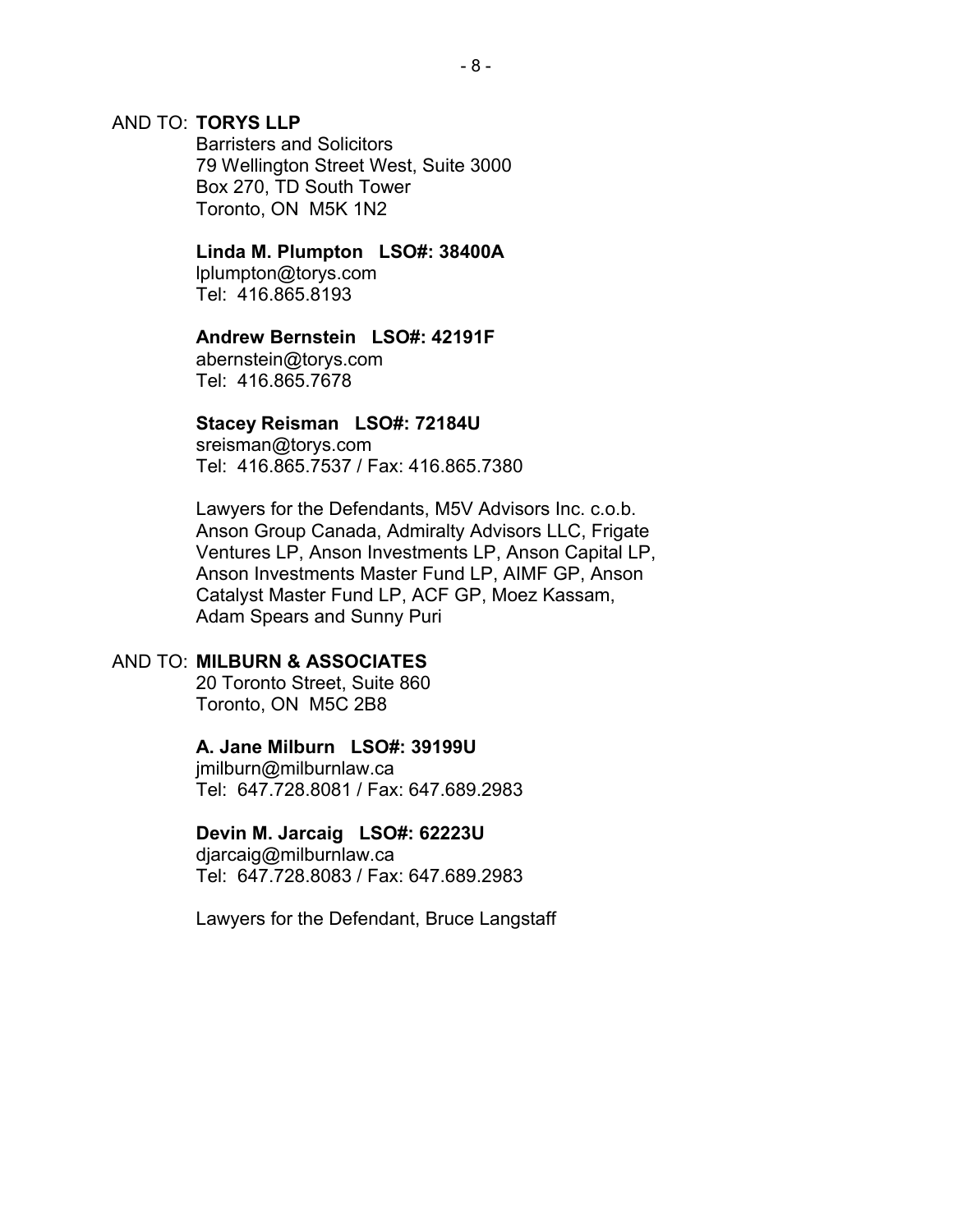## AND TO: **ST. LAWRENCE BARRISTERS LLP**

144 King Street East Toronto, ON M5C 1G8

# **Phil Tunley LSO#: 26402J**

Phil.Tunley@stlbarristers.ca Tel: 647.245.8282 / Fax: 647.245.8285

## **Alexi N. Wood LSO#: 54683F**

Alexi.Wood@stlbarristers.ca Tel: 647.245.8283 / Fax: 647.245.8285

# **Jennifer P. Saville LSO#: 68564F**

Jennifer.Saville@stlbarristers.ca Tel: 647.245.2222 / Fax: 647.245.8285

Lawyers for the Defendant, Rob Copeland

#### AND TO: **KEVIN BAUMANN**

Box 109 Bluffton, AB T0C 0M0 Email: pekiskokb@gmail.com

Defendant, Acting in Person

### AND TO: **DARRYL LEVITT**

100-400 Applewood Crescent Vaughan, ON L4K 0C3 darryl@dlevittassociates.com

Defendant, Acting in Person

## AND TO: **SOLMON ROTHBART GOODMAN LLP**

**Barristers** 375 University Avenue, Suite 701 Toronto, ON M5G 2J5

#### **Melvyn L. Solmon LSO#: 16156J**

msolmon@srglegal.com Tel: 416.947.1093, ext 333 / Fax: 416.947.0079

### **Nancy Tourgis LSO#: 37349I**

ntourgis@srglegal.com Tel: 416.947.1093, ext 342 / Fax: 416.947.0079

Lawyers for the Defendant, Richard Molyneux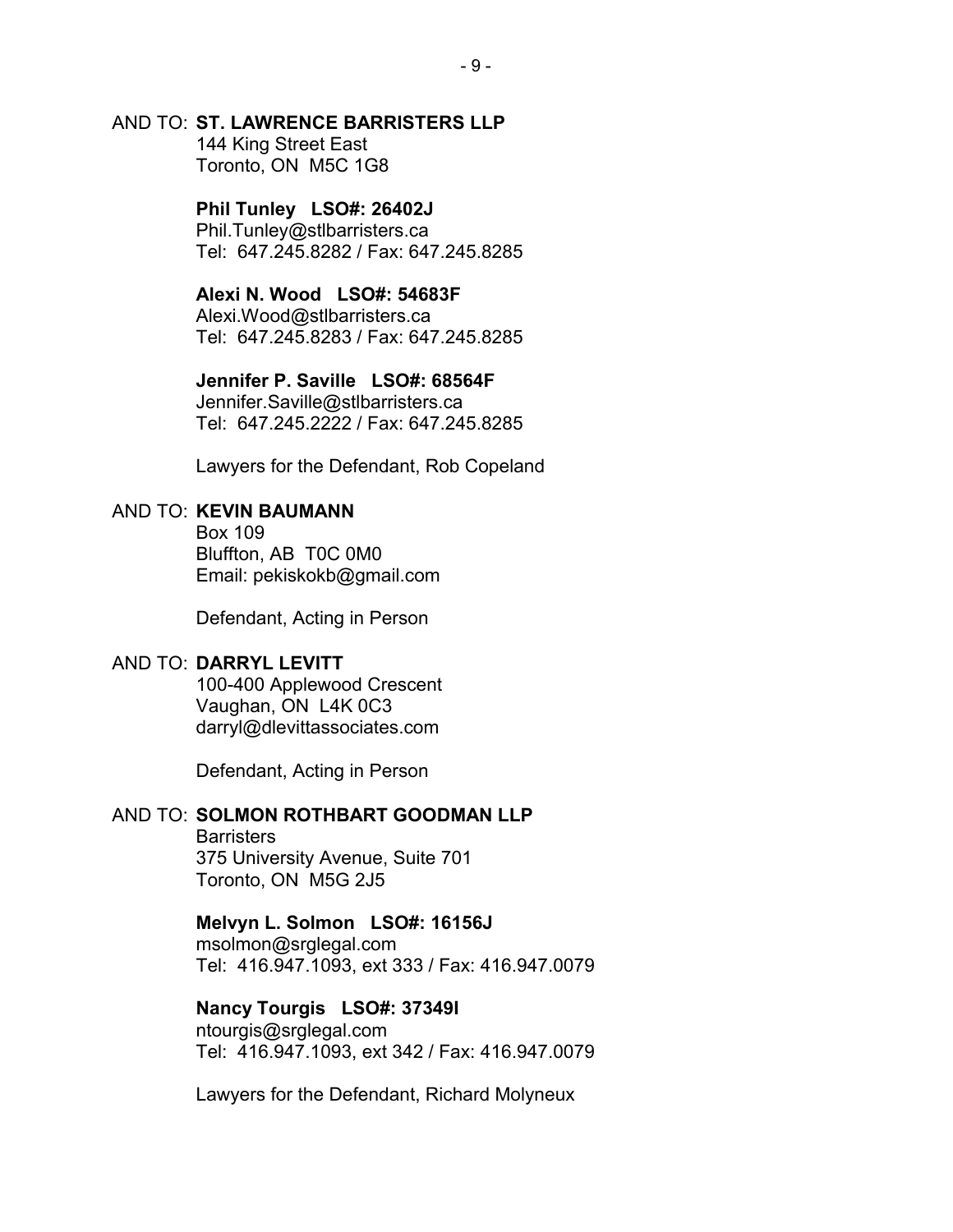# AND TO: **Ben J. Hahn LSO#: 64412J**

Barrister & Solicitor 31 Elm Street Bloomsbury Law Chambers Toronto, ON M5G 1H1

bhahn@onlawadvice.com Tel: 647.660.7979 / Fax: 647.660.8008

Lawyers for the Defendant, Gerald Duhamel

#### AND TO: **MCCARTHY TÉTRAULT LLP**

Suite 5300, Toronto Dominion Bank Tower Toronto, ON M5K 1E6

## **R. Paul Steep LSO#: 21869L**

psteep@mccarthy.ca Tel: 416.601.7998 / Fax: 416.868.0673

#### **Daniel Goudge LSO#: 69632J**

dgoudge@mccarthy.ca Tel: 416.601.7598 / Fax: 416.868.0673

Lawyers for the Defendant, George Wesley Voorheis

### AND TO: **JEFFREY MCFARLANE**

220 Dominion Drive Suite B Morrisville, NC 27560 Email: jmcfarlane@triathloncc.com

Defendant, Acting in Person

## AND TO: **A. DIMITRI LASCARIS LAW PROFESSIONAL CORPORATION**

360, Rue St. Jacques, Suite G101 Montreal, QC H2Y 1P5

#### **A. Dimitri Lascaris LSO#: 50074A**

Tel: 514.941.5991 / Fax: 514.941.5991

Lawyer for the Defendant, Bruce Livesey